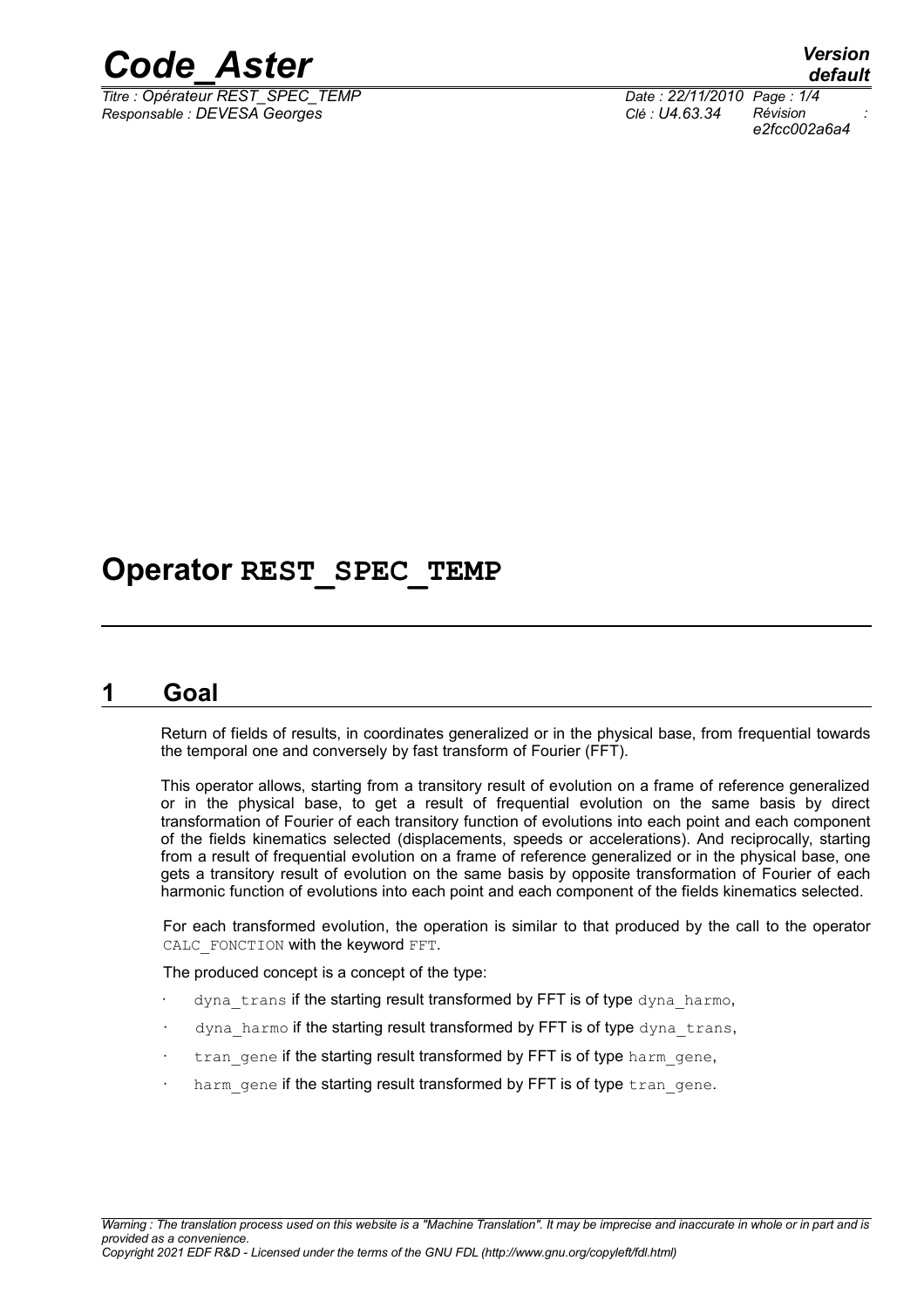# *Code\_Aster Version*

*Titre : Opérateur REST\_SPEC\_TEMP Date : 22/11/2010 Page : 2/4 Responsable : DEVESA Georges Clé : U4.63.34 Révision :*

# *default*

*e2fcc002a6a4*

# **2 Syntax**

| resphy = REST SPEC TEMP                                      |                                                                      |                                        | $\lceil * \rceil$                                              |
|--------------------------------------------------------------|----------------------------------------------------------------------|----------------------------------------|----------------------------------------------------------------|
| $\bullet$ /                                                  | $RESULT = resu,$<br>RESU GENE = $tg$ ,                               |                                        | [dyna trans]<br>/ [dyna harmo]<br>/ [tran gene]<br>[harm gene] |
|                                                              | $\Diamond$ / TOUT CHAM = 'YES',<br>$\Diamond$ / NOM CHAM =   'DEPL', | 'QUICKLY',<br>$'$ ACCE $'$ ,           |                                                                |
|                                                              | ♦<br>SYMMETRY =                                                      | 'YES',<br>$'NOT'$ ,                    | [DEFECT]                                                       |
|                                                              | ♦<br>$METHOD =$                                                      | 'PROL ZERO', [DEFECT]<br>'TRUNCATION', |                                                                |
|                                                              |                                                                      |                                        |                                                                |
| If RESU GENE of type tran gene then $[*] = \text{harm}$ gene |                                                                      |                                        |                                                                |
| If RESU GENE of type harm gene then $[*] = \text{tran}$ gene |                                                                      |                                        |                                                                |
| If RESULT of type dyna trans then $[*] =$ dyna harmo         |                                                                      |                                        |                                                                |
| If RESULT of type dyna harmO then $[*] = \text{dyn}$ trans   |                                                                      |                                        |                                                                |

*Warning : The translation process used on this website is a "Machine Translation". It may be imprecise and inaccurate in whole or in part and is provided as a convenience. Copyright 2021 EDF R&D - Licensed under the terms of the GNU FDL (http://www.gnu.org/copyleft/fdl.html)*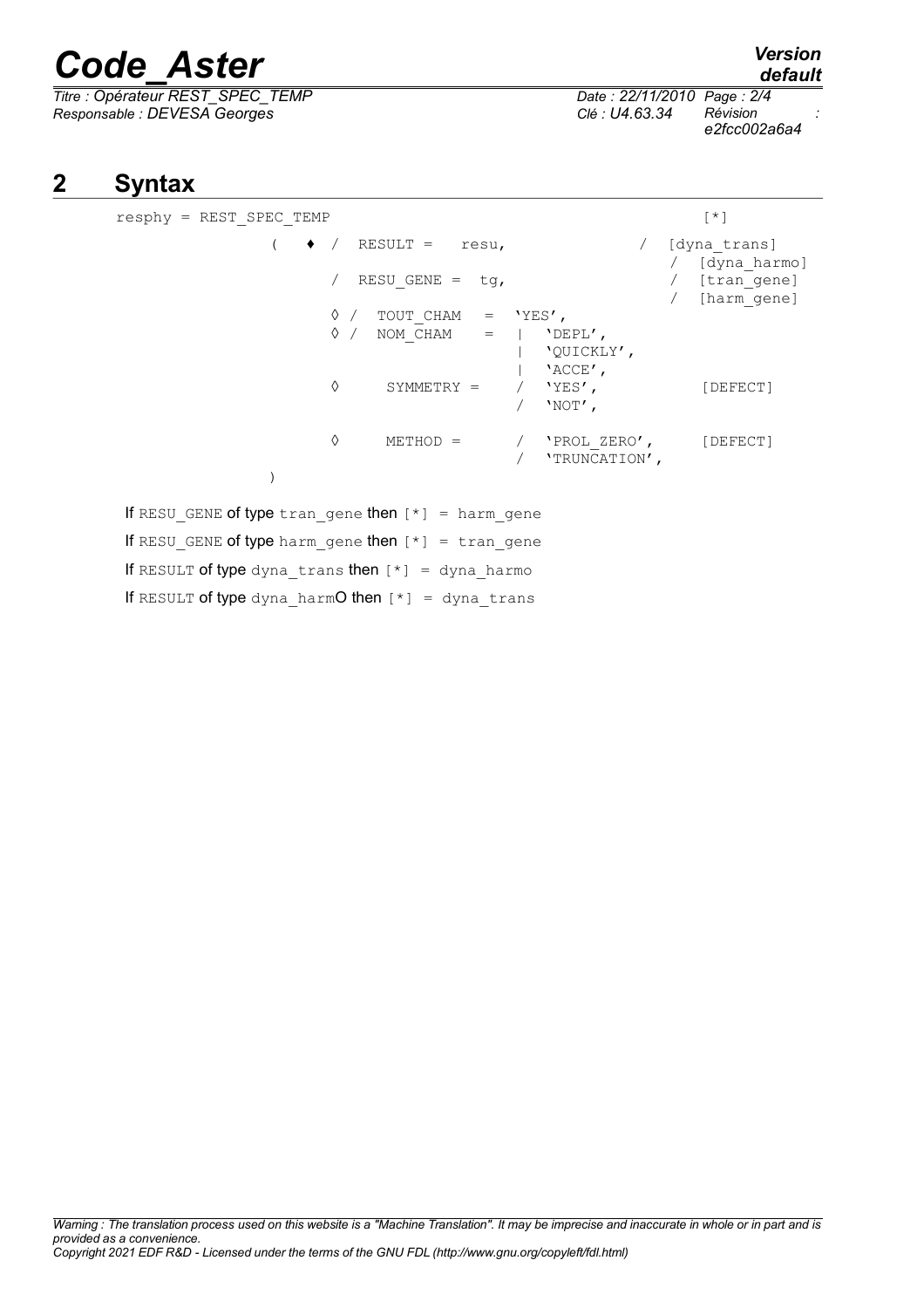# *Code\_Aster Version*

*Titre : Opérateur REST\_SPEC\_TEMP Date : 22/11/2010 Page : 3/4 Responsable : DEVESA Georges Clé : U4.63.34 Révision :*

*e2fcc002a6a4*

## **3 Operands**

#### **3.1 Operands RESU\_GENE / RESULT**

/ RESU GENE = tg

This keyword can be used if the concept to be transformed by direct or opposite FFT is an evolution result in generalized coordinates transitory of type  $\text{tran}$  gene or frequential of type harm\_gene.

/ RESULT = resu

This keyword can be used if the concept to be transformed by direct or opposite FFT is an evolution result on the basis of transitory physical type dyna trans or frequential of type dyna\_harmo.

#### **3.2 Operands TOUT\_CHAM/NOM\_CHAM**

◊ / TOUT\_CHAM = 'YES'

Allows to transform by direct or opposite FFT the fields of reference symbol DEPL, QUICKLY and ACCE contents in the generalized result (tran gene, harm gene) or on the physical basis (dyna\_trans, dyna\_harmo).

◊ / NOM\_CHAM = nomcha

List of the reference symbols of field which one wishes to transform by direct or opposite FFT: 'DEPL','QUICKLY','ACCE'.

#### **3.3 Operand METHOD**

◊ METHOD =

Algorithm FFT accepts as starter only one signal of which the number of samples is a power of 2.

Method 'PROL ZERO' (by default) proposes to prolong the entry signal with zeros until having a full number of samples which is the first power of 2 whose value is higher than the initial number of samples.

Method 'TRUNCATION' will consider only the first samples of which the full number is more the great power of two whose value is lower than the initial number of samples.

For example, on a signal of 601 values, the method 'PROL ZERO' will supplement the signal to have 1024 samples, whereas the method 'TRUNCATION' will consider only the first 512 moments.

If the entry signal with a number of samples which is a power of 2, the two methods are obviously equivalent: one takes into account the signal without modifying it.

### **3.4 Operand SYMMETRY**

◊ SYMMETRY =